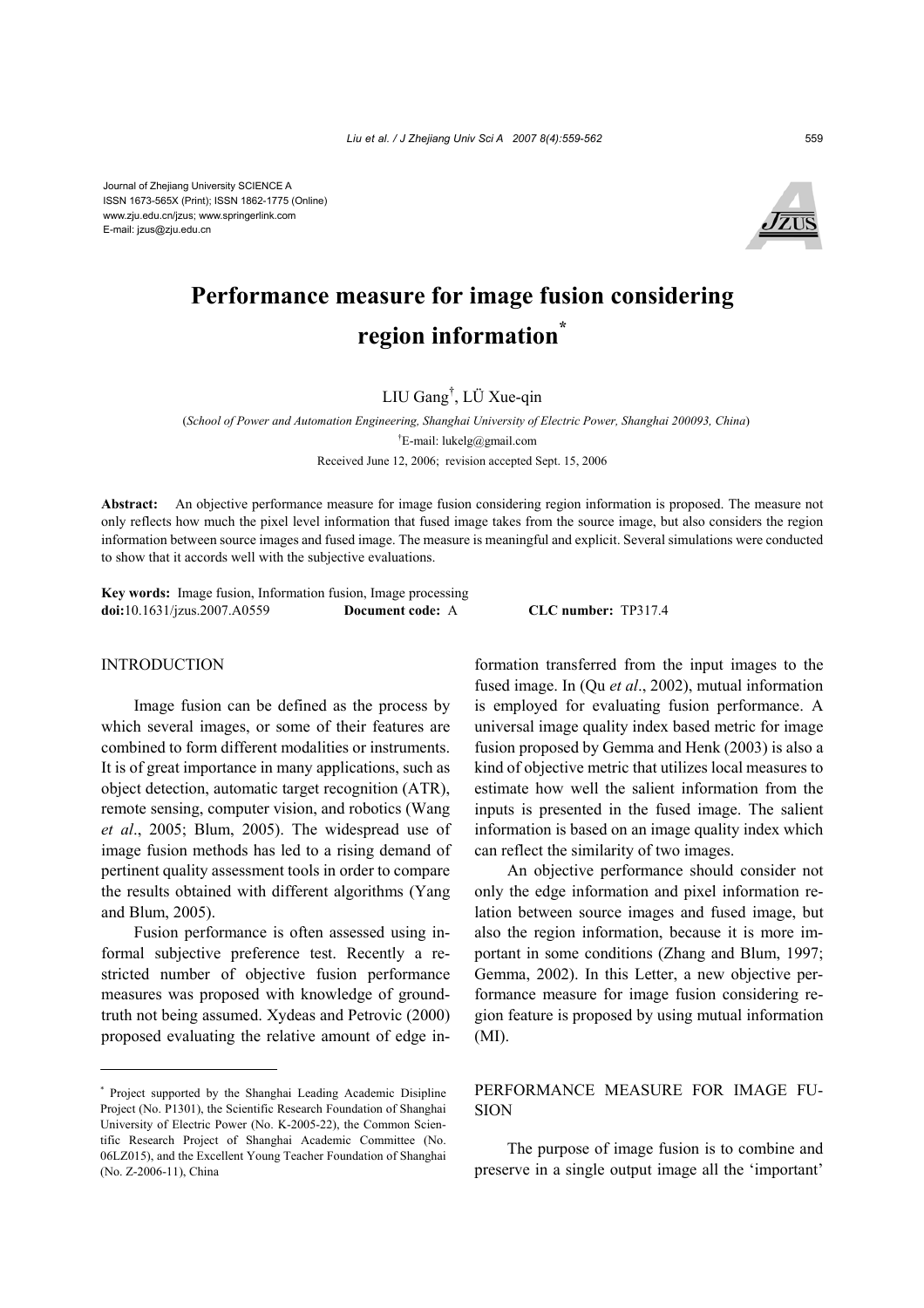visual information present in a number of input images. Recently some researchers recognized that it seems more meaningful to combine objects/regions rather than pixels. Zhang and Blum (1997) proposed a region-based fusion algorithm, which combines images guided by the identification of important features in each image, such as object and regions of interest. Gemma (2002) also proposed a region-based fusion scheme. Recently, Liu *et al*.(2006) proposed a fuzzy region feature-based fusion scheme to resolve the problem of region consistency. Due to its considering the region information, the region-based method is more suitable for the purpose of human visual perception and computer processing. However, there is no appropriate measure considering region information to evaluate the more efficient kind of image fusion method.

In this paper, we associate the MI measure in a fixed region. The fused image must be segmented. The process of the evaluation is as follows.

Given the total number of regions *N*. The fused image is first segmented to *N* regions by image segmentation algorithm. In this paper, we adopt *K*-mean algorithm for image segmentation. *K*-mean algorithm (MacQueen, 1967) is one of the simplest unsupervised learning algorithms that solve the clustering or image segmentation problem. The procedure follows a simple and easy way to classify a given dataset through a certain number of clusters (assume *k* clusters) fixed *a priori*. The main idea is to define *N* centroids, one for each segmentation region. These centroids should be placed in appropriate way because different locations cause different results. So, a good choice is to place them as much as possible far away from each other. The next step is to take each point belonging to a given dataset and associate it with the nearest centroid. When no point is pending, the first step is completed and an early groupage is done. At this point we need to re-calculate *k* new centroids from the previous step. After we have these *N* new centroids, a new binding has to be done between the same dataset points and the nearest new centroid. A loop has been generated. As a result of this loop we may notice that the *N* centroids change their location step by step until no more changes occur. In other words centroids do not move any more.

Therefore, the whole fused image is segmented as *N* regions in which every pixel position has the

same characteristic.

For every region, calculate the measure as in (Qu *et al*., 2002)

$$
MI_{FA}^i(f,a) = \sum_{f,a} p_{FA}^i(f,a) \log \frac{p_{FA}^i(f,a)}{p_{F}^i(f)p_{A}^i(a)}, \quad (1)
$$

where  $MI_{FA}^i$  is the mutual information between image F and image A on the region *i*;  $p_{FA}^i(f,a)$  is the joint distribution on the region *i* and  $p_F^i(f) \cdot p_A^i(a)$  is the distribution associated with the case of complete independence. When we compute the distributions  $p_{FA}^i(f,a)$  and  $p_{FA}^i(f) \cdot p_{A}^i(a)$ , the number of the sample point is assigned as the number of pixels within region *i*.

$$
MI_{FB}^{i}(f,b) = \sum_{f,b} p_{FB}^{i}(f,b) \log \frac{p_{FB}^{i}(f,b)}{p_{F}^{i}(f)p_{B}^{i}(b)},
$$
 (2)

where  $MI_{FB}^i$ ,  $p_{FB}^i(f, b)$  and  $p_F^i(f) \cdot p_B^i(b)$  are the same as those in Eq.(1).

$$
M_{F,AB}^i = M I_{FA}^i(f,a) + M I_{FB}^i(f,b),
$$
 (3)

where  $M_{F,AB}^i$  is the pixel level information within region *i* that the fused image F contains about A and B.

If the fusion process is performed by hand, the first part to be fused is some important image regions, and then the important pixels. The best fusion result occurs when the pixel comes from one of the source image regions within important region. Therefore, for the *i*th region, a measure can be calculated as follows:

$$
Q_{\mathrm{F,AB}}^i = \max\{MI_{\mathrm{FA}}^i, MI_{\mathrm{FB}}^i\} \times M_{\mathrm{F,AB}}^i.
$$
 (4)

To reflect region information of the source images, the measure should consider the similarity between one source image and the fused image within one region. It is appropriate to use the maximization process of the MI in Eq.(4).

Calculate performance measure for the whole fused image as

$$
Q_{F,AB} = \sum_{i=1}^{N} Q_{F,AB}^{i} / N.
$$
 (5)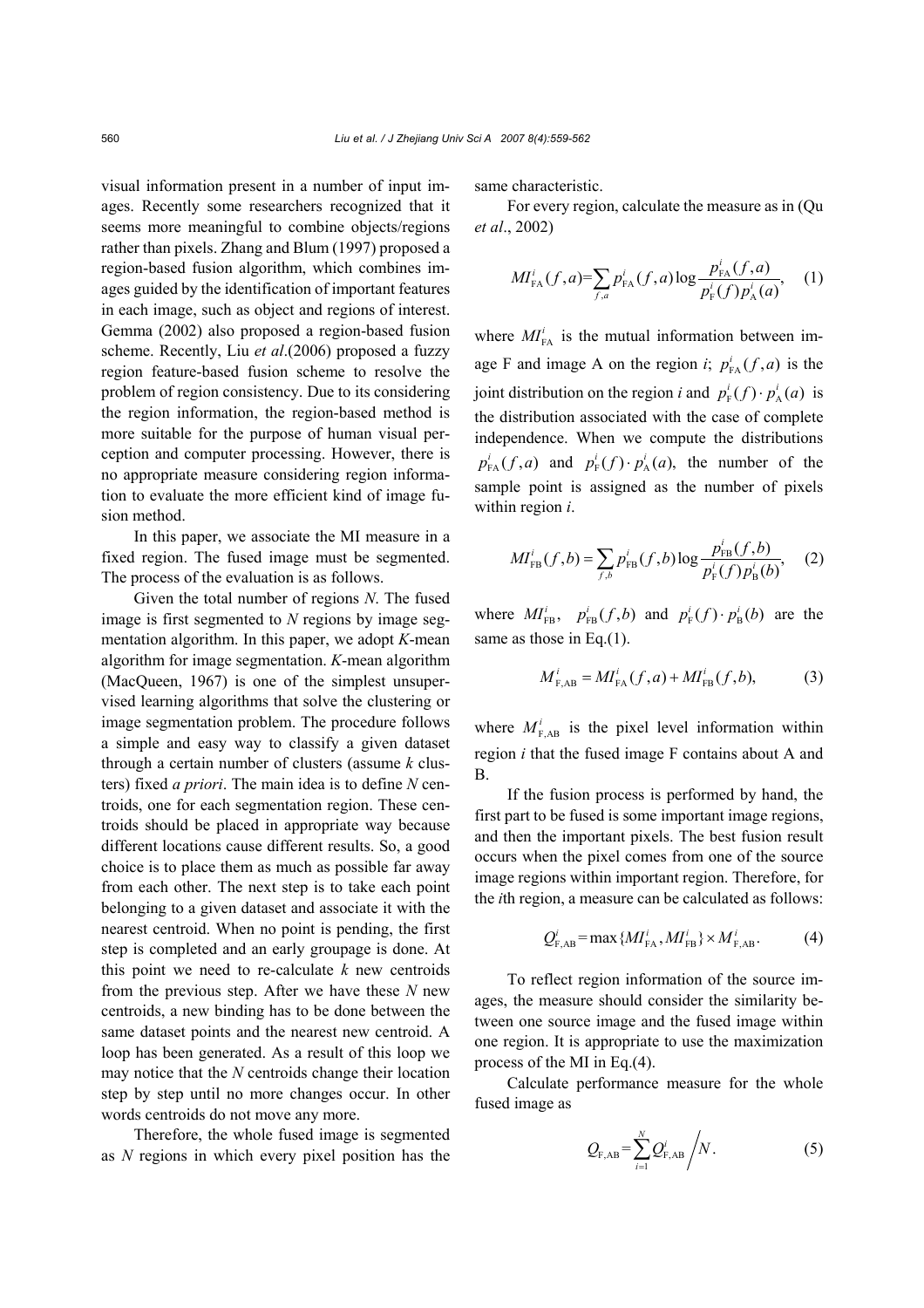### EXPERIMENTS

In this section, we use the proposed fusion quality to evaluate different image fusion schemes in order to verify the performance measure. Schemes 1 and 2 are based on discrete wavelet transform and discrete wavelet frame transform respectively. The larger values of high subbands and average of low subbands of two input images were used for reconstructing the new image. Scheme 3 is based on discrete wavelet transform. The fusion scheme is similar to (Zhang and Blum, 1997)'s region-based algorithm, but we adopt a different segmentation algorithm (*K*mean algorithm). Scheme 4 is based on Laplacian pyramid, with the fusion scheme similar to that of (Gemma, 2002). Scheme 5 is (Liu *et al*., 2006)'s image fusion method based on fuzzy region feature. In all cases, we perform a 3-level decomposition. Fig.1 shows the original images A and B corresponding to CT and MRI, respectively.

Figs.2a~2d show the fusion results corresponding to Schemes 1~4 respectively. The assessment of the scheme proposed in this letter can be done as follows.

First, the fused image is segmented into 3 regions, *N*=3. And then, for every region, calculate MI measure  $MI_{FA}^i$ ,  $MI_{FB}^i$  and  $M_{F,AB}^i$ . Region information measure  $Q_{F,AB}^i$  can be calculated by Eq.(4). Finally, the proposed measure  $Q_{\text{F,AB}}$  is obtained by Eq.(5). The results are shown in Table 1 showing that the performance of region-based Schemes 3, 4 and 5 are better than those of Schemes 1 and 2. The conclusion is identical to the visual perception (Fig.2).

It must be pointed out that the fusion performance comparison must be carried out at the same image level since at different levels it has different



**Fig.1 Original images. (a) CT image; (b) MRI image** 

meanings. There is no universal performance assessment scheme because evaluating image fusion performance in a real application is a complicated issue. As an example, consider a simple case in which the fused image is the average of two input images. According to the proposed measure, we know that  $Q_{\text{F,AB}}$  in Scheme 5 is larger than those in Schemes 1~4.



(e)

**Fig.2 Results of the fused images. (a)~(e) are respectively the results of Schemes 1~5**

| Table 1 The proposed measure on Schemes $1-5$ |  |  |                                                                                |  |  |  |
|-----------------------------------------------|--|--|--------------------------------------------------------------------------------|--|--|--|
|                                               |  |  | Scheme $MI_{FA}^1 = MI_{FB}^1 = MI_{FA}^2 = MI_{FB}^2 = MI_{FB}^3 = MI_{FB}^3$ |  |  |  |
| 1 <sup>a</sup>                                |  |  | 0.7389 0.0464 0.6584 0.1342 0.7336 0.7117                                      |  |  |  |
| 2 <sup>b</sup>                                |  |  | 1.0635 0.0676 0.8280 0.3396 1.1323 1.1073                                      |  |  |  |
| $3^{\circ}$                                   |  |  | 1.0705 0.0833 1.2682 0.1774 1.0363 0.5890                                      |  |  |  |
| 4 <sup>d</sup>                                |  |  | 1.4305 0.0940 1.4801 0.1843 1.2214 0.7990                                      |  |  |  |
| $5^e$                                         |  |  | 1.2330 0.5513 1.0475 0.8904 1.2614 1.1547                                      |  |  |  |
|                                               |  |  |                                                                                |  |  |  |

<sup>a</sup>:  $Q_{F,AB} = 0.7208$ ; <sup>b</sup>:  $Q_{F,AB} = 1.5685$ ; <sup>c</sup>:  $Q_{F,AB} = 1.5842$ ; <sup>d</sup>:  $Q_{F,AB} = 2.3706$ ;  $Q_{F,AB} = 2.3706$ ;  $e: \widetilde{Q}_{\rm F,AB} = 2.4259$